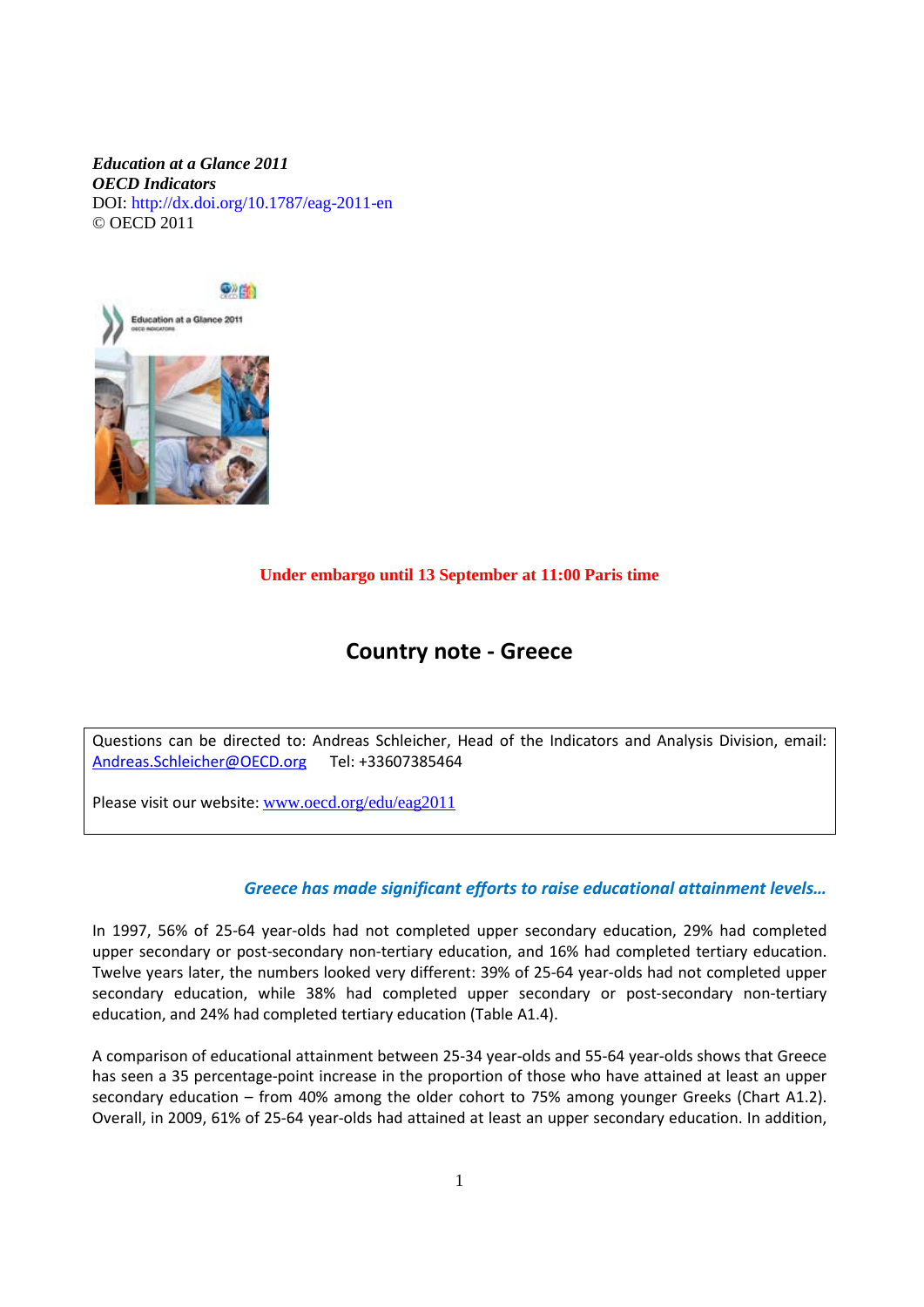more young adults are enrolling in post-secondary studies: the proportion of 20-24 year-olds in education rose from 31.9% in 1997 to 47.2% in 2009 (Table C4.4).





2. Year of reference 2002

Countries are ranked in descending order of the percentage of 25-34 year-olds who have attained at least upper secondary education. Source: OECD. Table A1.2a. See Annex 3 for notes (www.oecd.org/edu/eag2011). StatLink #### http://dx.doi.org/10.1787/888932459850

### *…but more work is needed.*

Despite these improvements, Greece continues to lag behind the OECD average by six percentage points in upper secondary, post-secondary non-tertiary, and tertiary attainment (Table A1.4).

Results from the OECD's Programme for International Student Assessment (PISA) also show the urgent need for improvements in the quality of education in Greece. Almost half (46.9%) of 15-year-old students did not attain proficiency Level 3 (out of 7 such levels) on the PISA reading test in 2009 – over 4 percentage points more than the OECD average and one of the highest percentages among EU21 countries (Table D6.3).

# *In the long-term, a tertiary degree offers better employment prospects and higher wages…*

Employment rates among 25-64 year-olds with tertiary degrees stand at 82.2%, which is slightly lower than the OECD average. In 2009, 6.7% of tertiary-educated adults were unemployed compared to 9.2% of those with an upper secondary or post-secondary non-tertiary education, and compared to 8.8% of those without an upper secondary education. The reason why unemployment rates differ so little between individuals with different levels of education is because the economic behaviour of those with low levels of skills is hard to track: it is not clear what proportion of them is not actively looking for work and what proportion is doing undeclared work. Previous studies have suggested that undeclared work may account for a large part of economic activity in sectors requiring medium to low levels of skills. Employment rates among low-skilled individuals stand at 59.7%, more than 20 percentage points below tertiary graduates' employment rates (Tables A7.4a and A7.4a).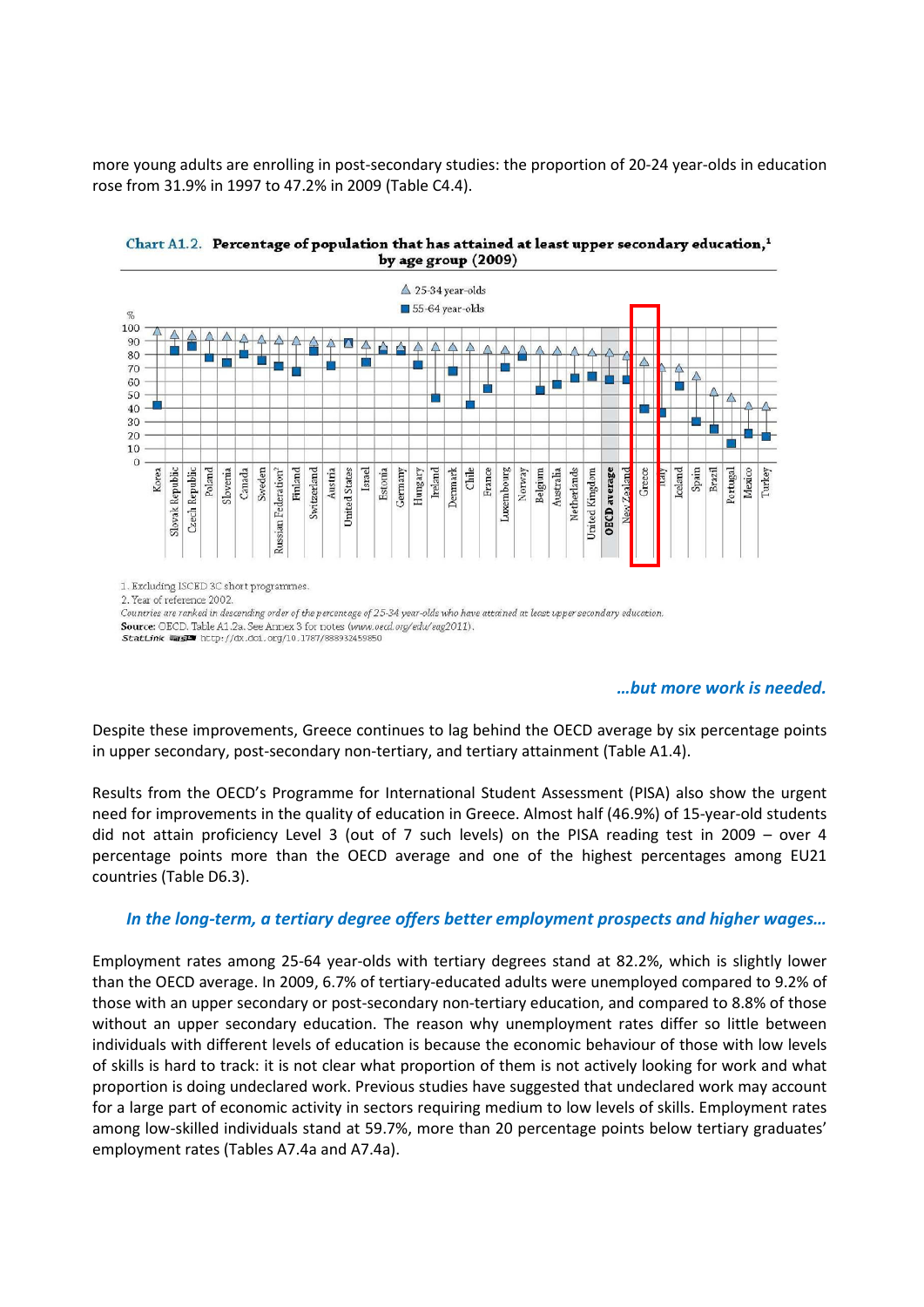The earnings advantage that accrues to adults with higher education is substantial and close to the OECD average. An individual with a tertiary degree earns, on average, 75% more than an individual without an upper secondary education. More specifically, a man with a degree from a university or an advanced research programme earns at least 80% more than a man with an upper secondary or post-secondary non-tertiary education.

Greece is among those countries where women earn significantly less than men. However, as educational attainment and age increase, the disparity tends to shrink: 55-64 year-old women with a tertiary degree earn 92% of their male counterparts' income. At the other end of the educational spectrum, 55-54 yearold women who do not have an upper secondary education earn 51% of their male counterparts' income (Table A8.2b).

## *…although the transition from university to the labour market is one of the most difficult among OECD countries.*

Even in the best of times, the transition from education to work is a complex process, affected by such variables as the length and quality of the schooling received, national traditions, the state of the labour market, economic conditions and demography. Greece has the highest rate of unemployment among 25- 29 year-olds with a tertiary degree (13.2%) compared to all other OECD countries (the OECD average is 5.7%). In general, the higher the education level among 15-29 year-olds, the higher the unemployment rate. In this broader age group, 14.6% of tertiary graduates are unemployed compared to 9.2% of those with upper secondary education and 6.1% of those without upper secondary education. Such counterintuitive results could be explained by the fact that the Greek economy has not yet shifted towards a knowledge-based model. An important share of the economic output still comes from the agricultural and industrial sectors, both of which largely require medium- to low-skilled individuals (Tables C4.2d and C4.3).

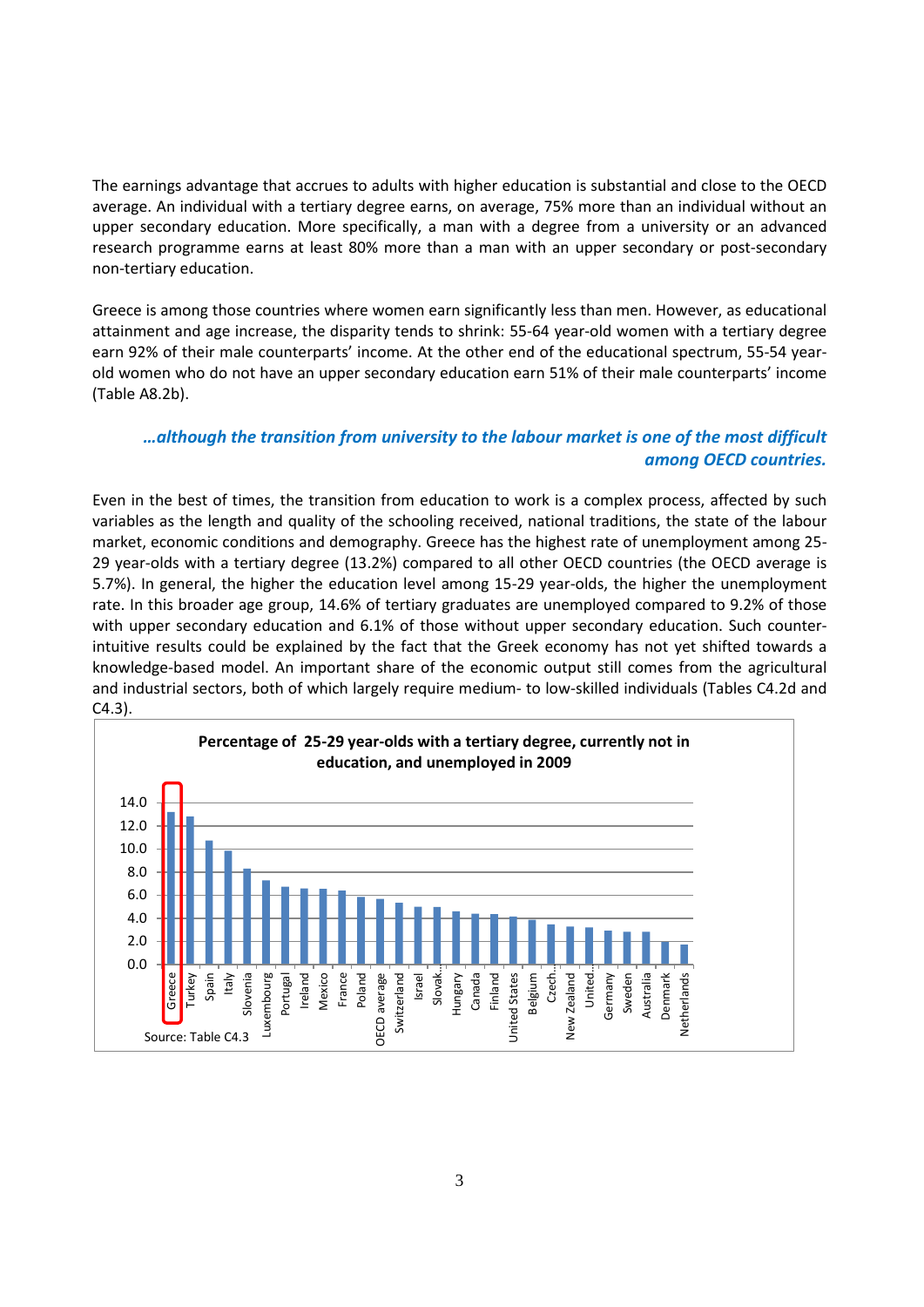Young tertiary graduates are also more likely to remain unemployed for more than six months: 3.5% of those without an upper secondary education are unemployed for more than six months, while 7.5% of tertiary graduates (compared to the OECD average of 3%) are in that situation.

# *Despite the fact that labour costs are significantly below the OECD average, employers are prepared to pay more for qualified labour.*

Labour costs in Greece are significantly lower than the OECD average (Chart A10.2), largely because living standards are lower in Greece than in some of the more developed OECD countries. The deviation from the OECD mean labour costs becomes more pronounced as educational attainment increases. Labour costs in Greece amount to USD 21 000 for a 25-64 year-old worker without an upper secondary qualification, USD 27 000 for a worker with an upper secondary qualification, and USD 40 000 for a worker with a tertiary degree (Table A10.1).

A Greek employer can expect to pay an additional USD 15 000 for a 45-54 year-old tertiary graduate with work experience compared to a 25-34 year-old recent tertiary graduate (Tables A10.2 and A10.4).

### *Greece offers limited school accountability and very little school autonomy.*

Students in Greece advance from grade to grade as they are assessed by their teachers; external examinations in upper secondary education are only used once, to regulate admission to tertiary education and grant Graduation Certificates to students who complete upper secondary education. There are no other national examinations or assessments that offer data-sharing on performance and progress of students. While 23 of 35 countries account for performance using national examinations at the upper secondary level, 22 of 34 countries also use national assessments at the lower secondary level. Some 30 of 35 countries reported using national assessments in at least one subject at the primary level.

According to the 2009 PISA database, individual schools in Greece were among the least autonomous with respect to resource allocation, curriculum and assessment. Selecting/dismissing teachers, determining teachers' salary increases and formulating the school budget were mostly decided at the regional/national level, as were choosing textbooks, determining course content and deciding which courses are offered. In this respect, Greece is the most centrally planned educational system among OECD countries.

## *Despite low teachers' salaries, the salary cost per student is higher in Greece than in most OECD countries.*

Salary cost per student stands at USD 3 170, USD 862 higher than the OECD average. This signals underlying problems in the effective allocation of resources. While salaries and instruction time, which remain below the OECD average, tend to reduce the salary cost per student, the inefficient allocation of teaching time and average class size, which is far below the OECD average, tend to inflate it.

Although smaller class size may be seen as a condition for a better educational environment and – some might argue – better results, PISA results suggest that high-performing education systems generally prioritise the quality of teachers over the size of classes.